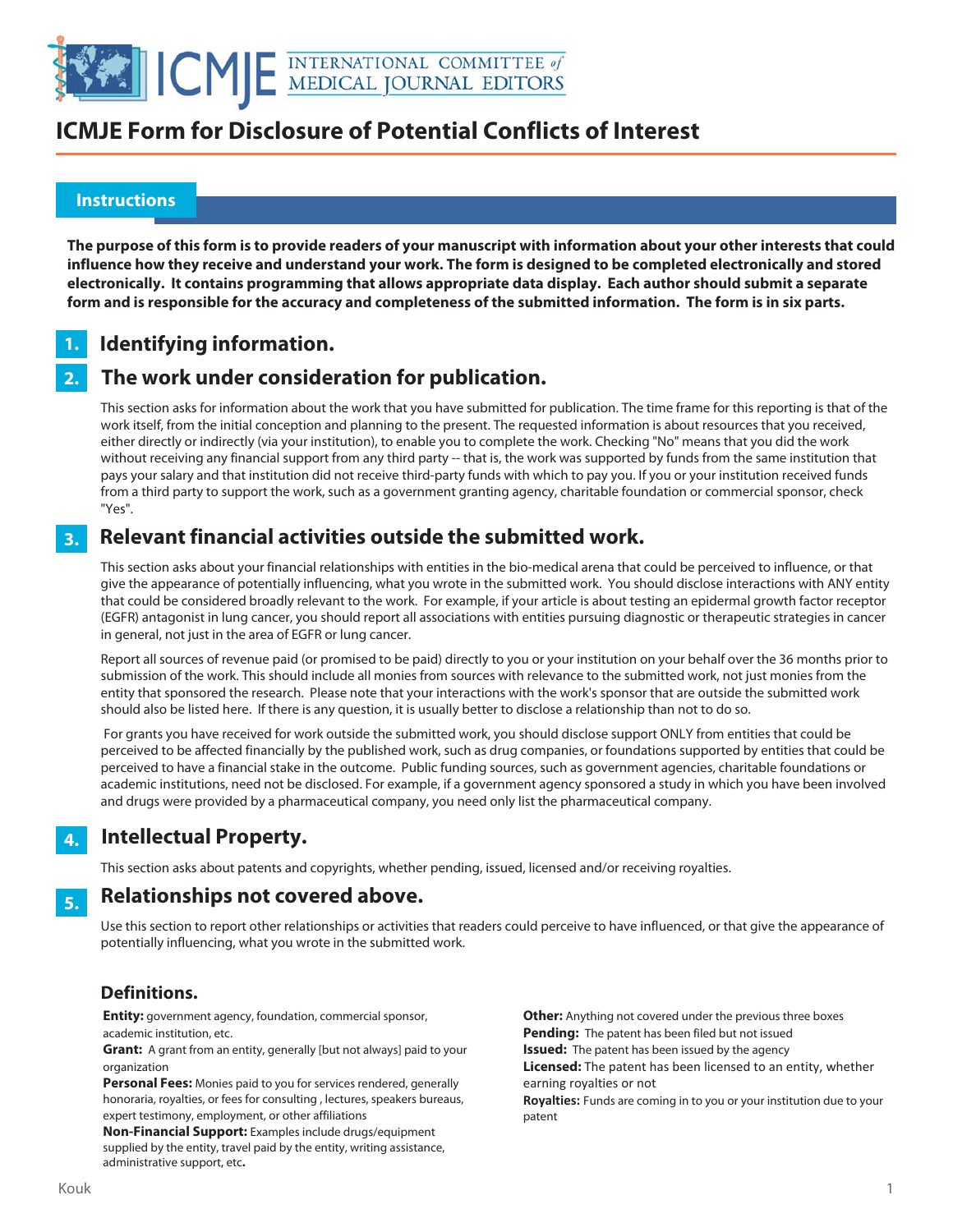

| <b>Section 1.</b>                    |                                                   |                                                                          |                                                                                                                                                                                                                                                                                      |                  |
|--------------------------------------|---------------------------------------------------|--------------------------------------------------------------------------|--------------------------------------------------------------------------------------------------------------------------------------------------------------------------------------------------------------------------------------------------------------------------------------|------------------|
|                                      | <b>Identifying Information</b>                    |                                                                          |                                                                                                                                                                                                                                                                                      |                  |
| 1. Given Name (First Name)<br>Shalen |                                                   | 2. Surname (Last Name)<br>Kouk                                           | 3. Date                                                                                                                                                                                                                                                                              | 13-February-2018 |
| 4. Are you the corresponding author? |                                                   | Yes<br>$\sqrt{ N_{0}}$                                                   | Corresponding Author's Name                                                                                                                                                                                                                                                          |                  |
|                                      |                                                   |                                                                          | <b>Timothy Rapp</b>                                                                                                                                                                                                                                                                  |                  |
| 5. Manuscript Title                  |                                                   | Excision of Prominent Bony Mass due to Skeletal Fluorosis: A Case Report |                                                                                                                                                                                                                                                                                      |                  |
|                                      | 6. Manuscript Identifying Number (if you know it) |                                                                          |                                                                                                                                                                                                                                                                                      |                  |
|                                      |                                                   |                                                                          |                                                                                                                                                                                                                                                                                      |                  |
|                                      |                                                   |                                                                          |                                                                                                                                                                                                                                                                                      |                  |
| <b>Section 2.</b>                    |                                                   | <b>The Work Under Consideration for Publication</b>                      |                                                                                                                                                                                                                                                                                      |                  |
| statistical analysis, etc.)?         |                                                   |                                                                          | Did you or your institution at any time receive payment or services from a third party (government, commercial, private foundation, etc.) for<br>any aspect of the submitted work (including but not limited to grants, data monitoring board, study design, manuscript preparation, |                  |
|                                      | Are there any relevant conflicts of interest?     | Yes<br>$\sqrt{ NQ}$                                                      |                                                                                                                                                                                                                                                                                      |                  |

# **Relevant financial activities outside the submitted work. Section 3. Relevant financial activities outset**

Place a check in the appropriate boxes in the table to indicate whether you have financial relationships (regardless of amount of compensation) with entities as described in the instructions. Use one line for each entity; add as many lines as you need by clicking the "Add +" box. You should report relationships that were **present during the 36 months prior to publication**.

Are there any relevant conflicts of interest?  $\Box$  Yes  $\Box$  No

# **Intellectual Property -- Patents & Copyrights**

Do you have any patents, whether planned, pending or issued, broadly relevant to the work?  $\vert \ \vert$  Yes  $\vert \sqrt{\vert N}$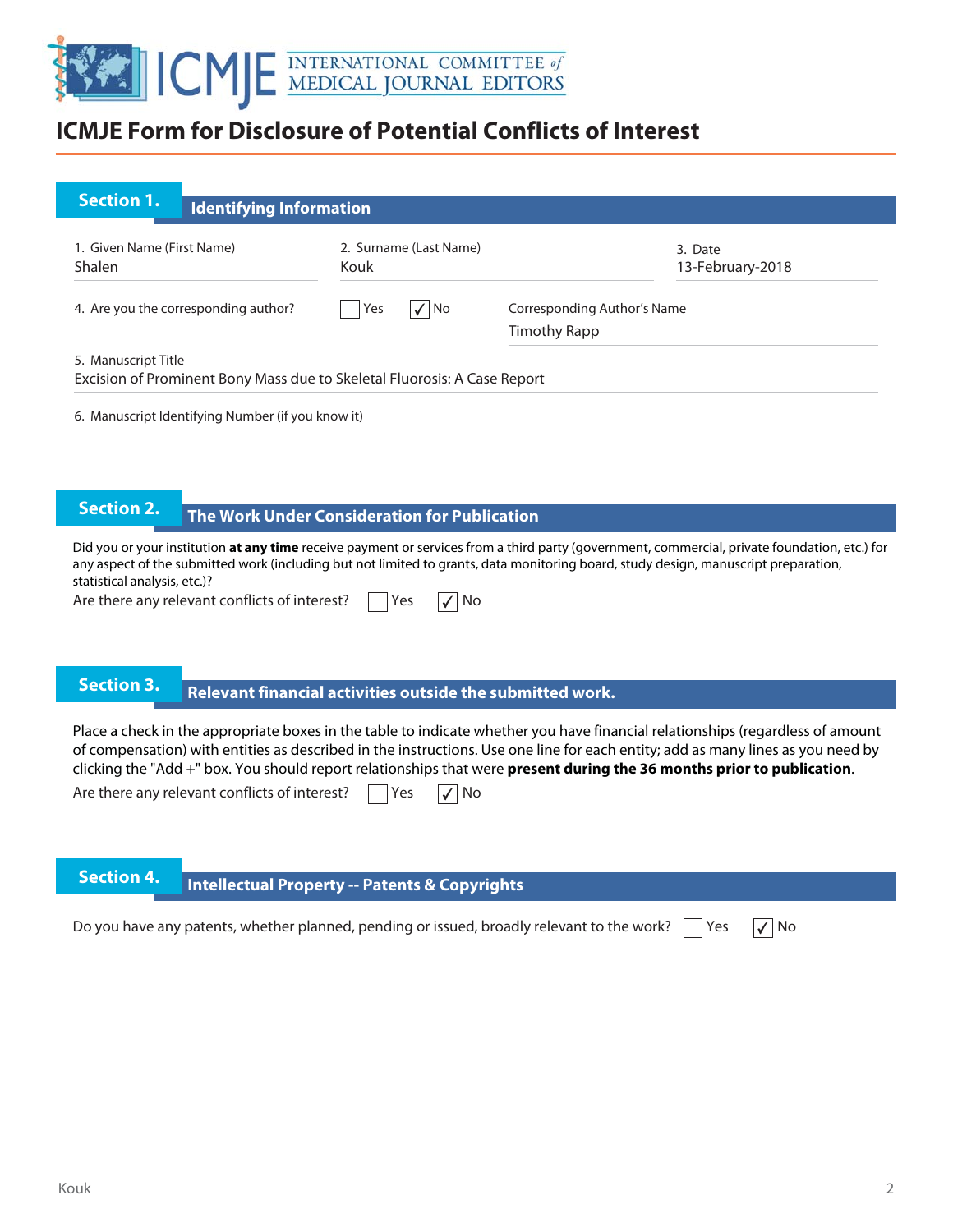

## **Section 5.** Relationships not covered above

Are there other relationships or activities that readers could perceive to have influenced, or that give the appearance of potentially influencing, what you wrote in the submitted work?

Yes, the following relationships/conditions/circumstances are present (explain below):

 $\sqrt{\ }$  No other relationships/conditions/circumstances that present a potential conflict of interest

At the time of manuscript acceptance, journals will ask authors to confirm and, if necessary, update their disclosure statements. On occasion, journals may ask authors to disclose further information about reported relationships.

## **Section 6. Disclosure Statement**

Based on the above disclosures, this form will automatically generate a disclosure statement, which will appear in the box below.

Dr. Kouk has nothing to disclose.

### **Evaluation and Feedback**

Please visit http://www.icmje.org/cgi-bin/feedback to provide feedback on your experience with completing this form.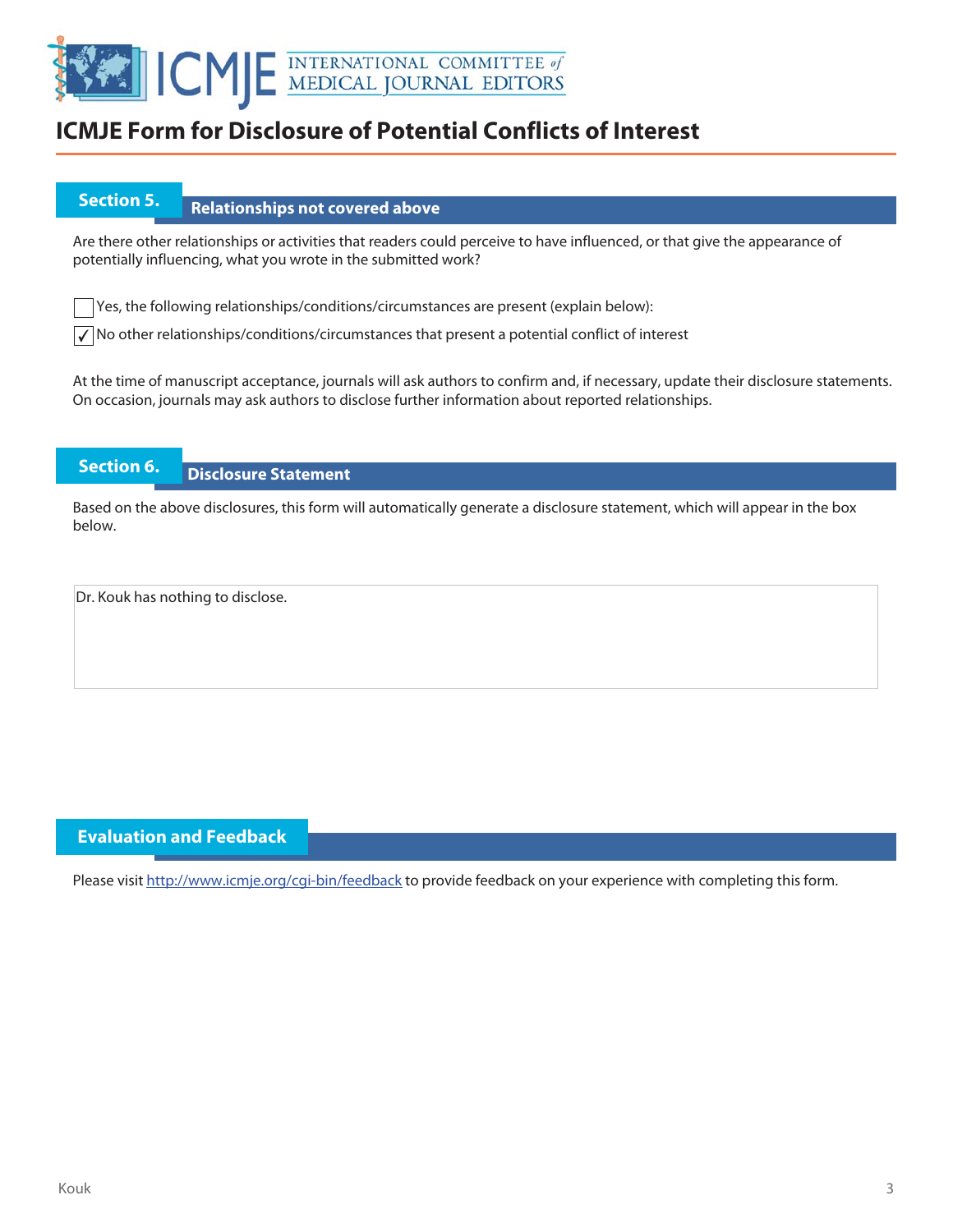

### **Instructions**

 

> **The purpose of this form is to provide readers of your manuscript with information about your other interests that could influence how they receive and understand your work. The form is designed to be completed electronically and stored electronically. It contains programming that allows appropriate data display. Each author should submit a separate form and is responsible for the accuracy and completeness of the submitted information. The form is in six parts.**

### **Identifying information. 1.**

### **The work under consideration for publication. 2.**

This section asks for information about the work that you have submitted for publication. The time frame for this reporting is that of the work itself, from the initial conception and planning to the present. The requested information is about resources that you received, either directly or indirectly (via your institution), to enable you to complete the work. Checking "No" means that you did the work without receiving any financial support from any third party -- that is, the work was supported by funds from the same institution that pays your salary and that institution did not receive third-party funds with which to pay you. If you or your institution received funds from a third party to support the work, such as a government granting agency, charitable foundation or commercial sponsor, check "Yes".

### **Relevant financial activities outside the submitted work. 3.**

This section asks about your financial relationships with entities in the bio-medical arena that could be perceived to influence, or that give the appearance of potentially influencing, what you wrote in the submitted work. You should disclose interactions with ANY entity that could be considered broadly relevant to the work. For example, if your article is about testing an epidermal growth factor receptor (EGFR) antagonist in lung cancer, you should report all associations with entities pursuing diagnostic or therapeutic strategies in cancer in general, not just in the area of EGFR or lung cancer.

Report all sources of revenue paid (or promised to be paid) directly to you or your institution on your behalf over the 36 months prior to submission of the work. This should include all monies from sources with relevance to the submitted work, not just monies from the entity that sponsored the research. Please note that your interactions with the work's sponsor that are outside the submitted work should also be listed here. If there is any question, it is usually better to disclose a relationship than not to do so.

 For grants you have received for work outside the submitted work, you should disclose support ONLY from entities that could be perceived to be affected financially by the published work, such as drug companies, or foundations supported by entities that could be perceived to have a financial stake in the outcome. Public funding sources, such as government agencies, charitable foundations or academic institutions, need not be disclosed. For example, if a government agency sponsored a study in which you have been involved and drugs were provided by a pharmaceutical company, you need only list the pharmaceutical company.

### **Intellectual Property. 4.**

This section asks about patents and copyrights, whether pending, issued, licensed and/or receiving royalties.

### **Relationships not covered above. 5.**

Use this section to report other relationships or activities that readers could perceive to have influenced, or that give the appearance of potentially influencing, what you wrote in the submitted work.

### **Definitions.**

**Entity:** government agency, foundation, commercial sponsor, academic institution, etc.

**Grant:** A grant from an entity, generally [but not always] paid to your organization

**Personal Fees:** Monies paid to you for services rendered, generally honoraria, royalties, or fees for consulting , lectures, speakers bureaus, expert testimony, employment, or other affiliations

**Non-Financial Support:** Examples include drugs/equipment supplied by the entity, travel paid by the entity, writing assistance, administrative support, etc**.**

**Other:** Anything not covered under the previous three boxes **Pending:** The patent has been filed but not issued **Issued:** The patent has been issued by the agency **Licensed:** The patent has been licensed to an entity, whether earning royalties or not

**Royalties:** Funds are coming in to you or your institution due to your patent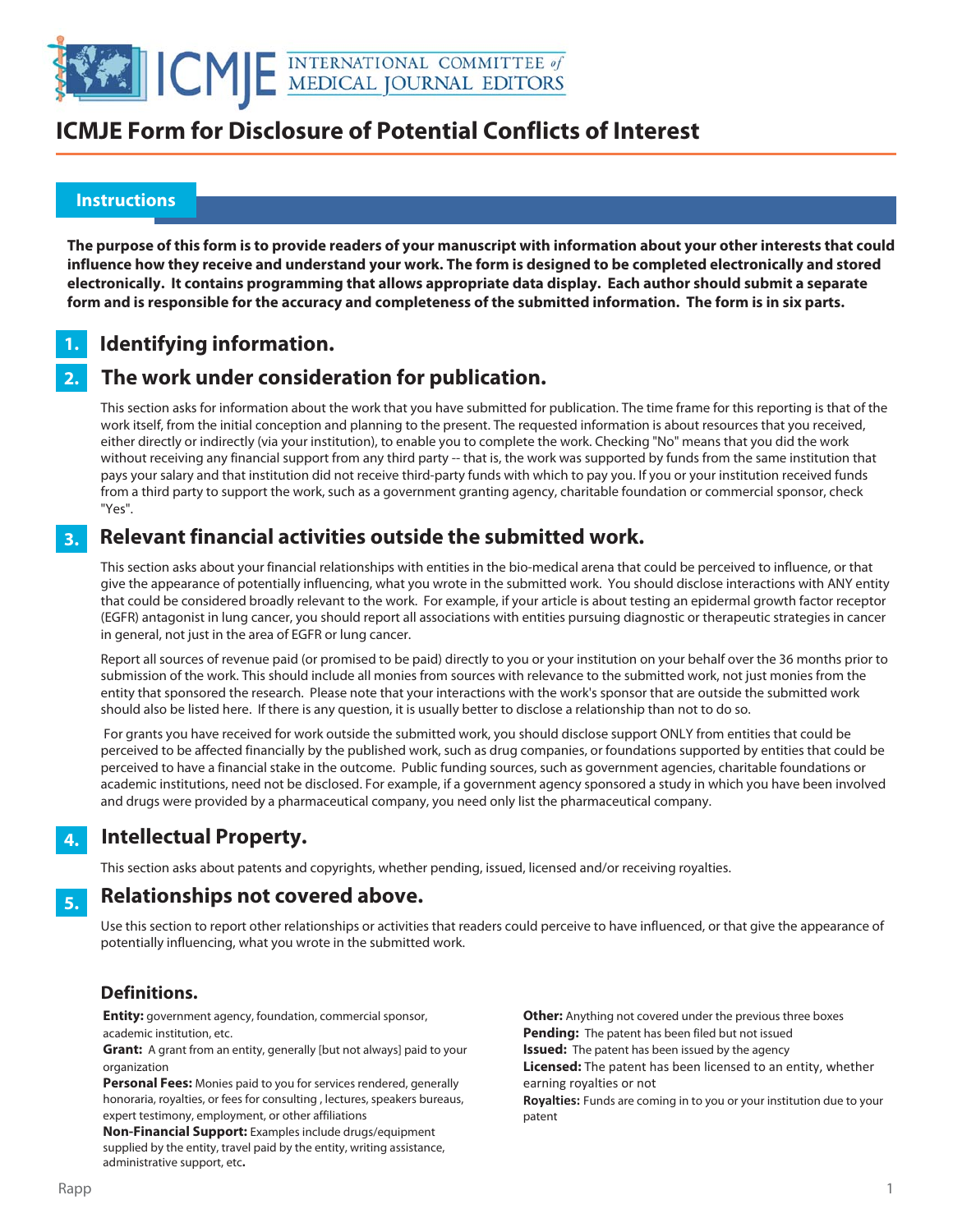

| <b>Section 1.</b>                     | <b>Identifying Information</b>                    |                                                                          |                             |
|---------------------------------------|---------------------------------------------------|--------------------------------------------------------------------------|-----------------------------|
| 1. Given Name (First Name)<br>Timothy |                                                   | 2. Surname (Last Name)<br>Rapp                                           | 3. Date<br>13-February-2018 |
|                                       | 4. Are you the corresponding author?              | $\sqrt{Y}$<br>No                                                         |                             |
| 5. Manuscript Title                   |                                                   | Excision of Prominent Bony Mass due to Skeletal Fluorosis: A Case Report |                             |
|                                       | 6. Manuscript Identifying Number (if you know it) |                                                                          |                             |
| <b>Section 2.</b>                     |                                                   |                                                                          |                             |

Did you or your institution **at any time** receive payment or services from a third party (government, commercial, private foundation, etc.) for any aspect of the submitted work (including but not limited to grants, data monitoring board, study design, manuscript preparation, statistical analysis, etc.)?

Are there any relevant conflicts of interest?  $\Box$  Yes  $\Box$  No

## **Relevant financial activities outside the submitted work. Section 3. Relevant financial activities outset**

Place a check in the appropriate boxes in the table to indicate whether you have financial relationships (regardless of amount of compensation) with entities as described in the instructions. Use one line for each entity; add as many lines as you need by clicking the "Add +" box. You should report relationships that were **present during the 36 months prior to publication**.

Are there any relevant conflicts of interest?  $\Box$  Yes  $\Box$  No

# **Intellectual Property -- Patents & Copyrights**

Do you have any patents, whether planned, pending or issued, broadly relevant to the work?  $\vert \ \vert$  Yes  $\vert \sqrt{\vert N}$